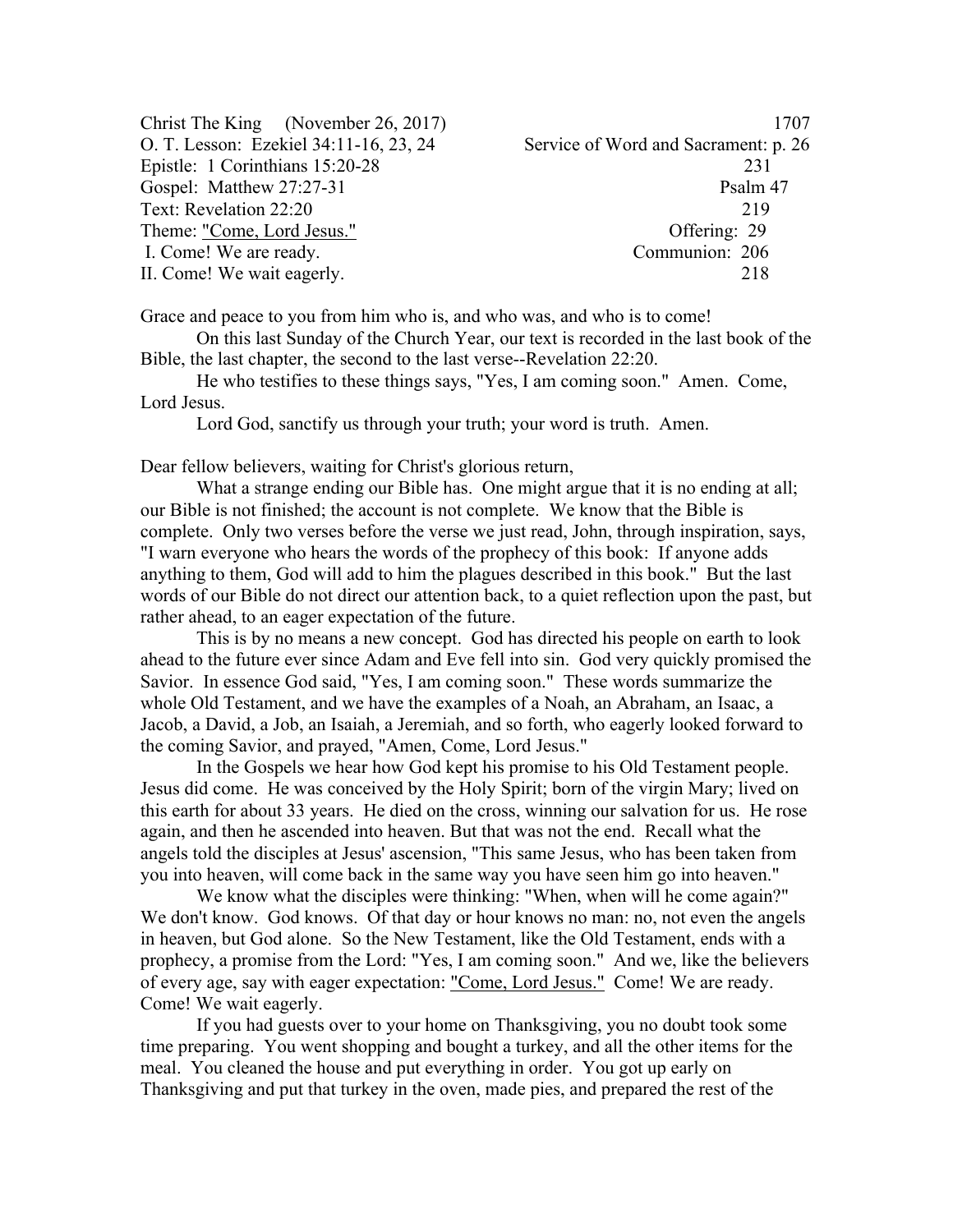meal. You dressed up to welcome your guests. Hopefully, when you saw your company drive into the driveway, you were able to say, "We are ready."

We await the coming of one greater. We say, "Come, Lord Jesus." But we don't know when he will come. So it is vital that we be ready, that we be ready always, that we be ready now. Are we ready? If God came right now, would he be happy with you? If he looked at your heart, at your life, everything you ever did, said, or thought; would God say, "Well done, good and faithful servant"? I don't know about you, but all of a sudden I realize, "I'm not ready." What are we going to say to God when he comes? We have only one thing to say. "Jesus lived a perfect life for me. He died for my sins. He has taken away my guilt. He has won eternal life for me. I am ready, through my Savior."

But sometimes the devil comes and tries to put the crazy idea into our heads that since Jesus has made us ready, then it doesn't really matter what we do. Go ahead and sin. God will forgive you. Why bother to come to church? Why bother to study God's word? Why bother to worship and pray? Why bother to take time for the Lord? You know the Savior, and that's all that really matters. That's good enough. How the devil haunts us with those half-truths. In the explanation to the second article, Luther clearly explains, "Christ has redeemed me...that I should be his own, and live under him in his kingdom, and serve him in everlasting righteousness, innocence and blessedness."

When does this wonderful life that Christ has won for us become our own? When we die? When Judgment Day comes? This blessed life becomes our own when we become a child of God. Already here on earth we serve Christ as a member of his kingdom. If we refuse to live on earth the life of service that Christ has won for us, are we not also rejecting the eternal life that he has won for us in heaven? If we don't want to serve Christ here on earth, then certainly we don't want to go to heaven and serve him there for all eternity! Do we find ourselves saying, "Don't come today, Lord, I want to commit that pet sin of mine one more time, and I don't want you to catch me. I don't have much time for you today, Lord. I'll start serving you tomorrow. Then you can come." With such an attitude, are we ready? Rather let us pray God that he forgive us for our rebellious ways. Let us serve Jesus now--put off our sins, and live today the life that Jesus died to win for us, a life that is not a burden, but a blessing. And one day in heaven, we will experience fully the blessings, the salvation that Jesus has won for us.

Once a man was walking past a mansion. Everything was in top condition. The trees were trimmed to perfection. The flower gardens were blooming and there was not a weed to be seen. The man met a servant hard at work, and the servant told him, "My master left five years ago to visit a far-off country. He told me to take care of the place while he was gone, and I don't know when he'll return." The man said to the servant, "You're working so hard; everything is done and ready; you'd think you were expecting your master home tomorrow." The servant replied, "No, my friend, not tomorrow, I expect him today." May we be that well prepared for the return of our Lord. Be ready each day. Come, Lord Jesus; we are ready.

On Thanksgiving Day, after all the preparations were made, we waited eagerly for our guests to arrive. In the same way, as we are prepared for Jesus' coming day in and day out, we wait eagerly for him. We want him to come. We want him to come soon. It is said that no one wants Judgment Day to come on the day before they get married, or the day before some other joyful event. We don't want to miss the happy times of this life. But heaven is far happier, far greater than the best day we have ever experienced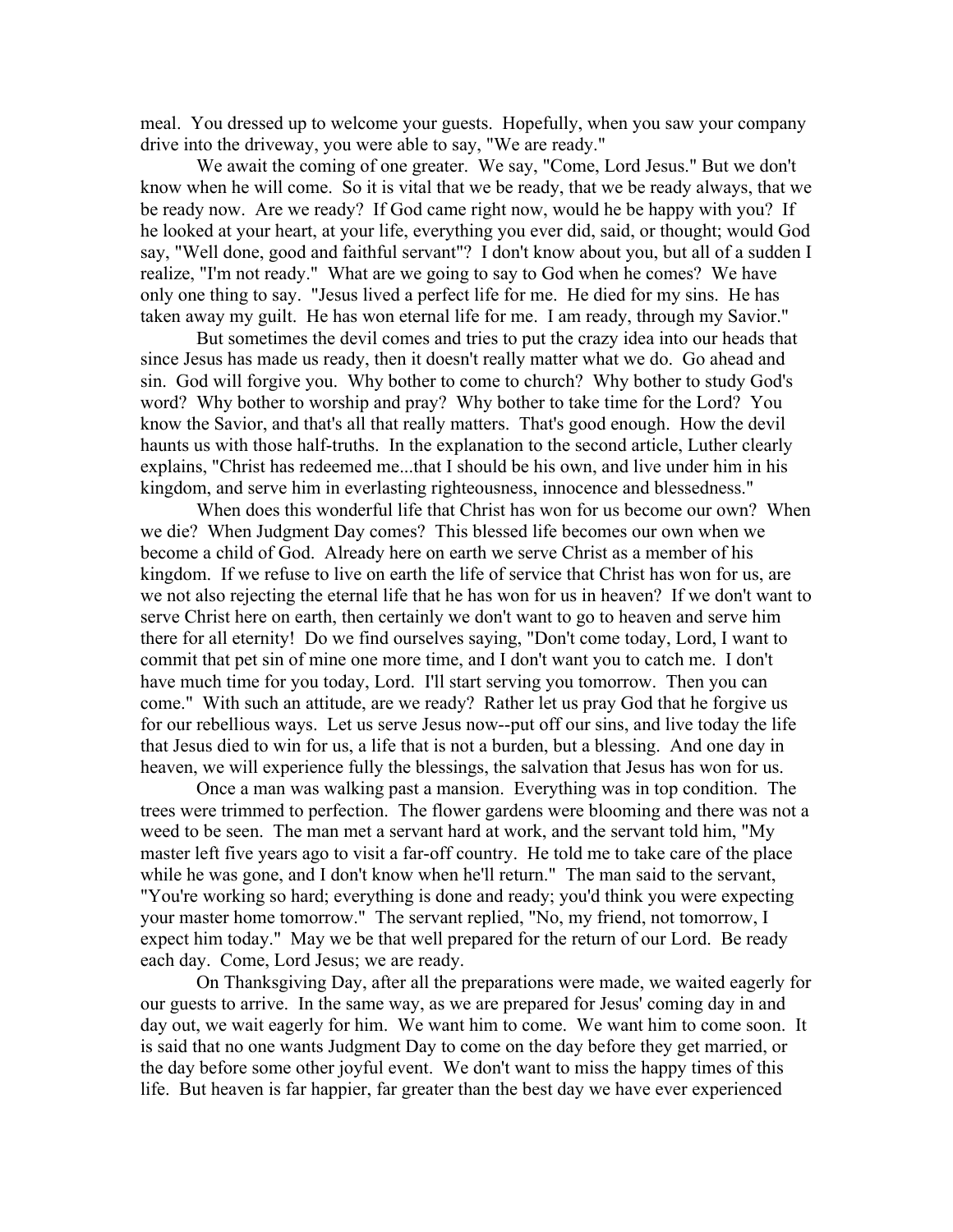here on earth. So we wait for the Lord's coming eagerly.

Think how eager the apostle John must have been for the Lord's second coming. He had seen the vision of heaven, the New Jerusalem, the Holy City, a city of pure gold, with every kind of precious stone. John had seen the saints in white robes, standing before their God, singing praises to him. John knew that he had seen only a small reflection of heaven, a place far too wonderful and glorious for our mortal minds to even begin to comprehend. And yet John continued to wait, living day after day in exile, alone on the island of Patmos. How he must have longed for the day when he could go to that beautiful place that God had shown him. John is there now, but we still wait eagerly.

Once in a while I go shopping. I don't like to go shopping. But once in a while my wife has me pick something up for dinner. As I wait in the check-out line, I notice the tabloids and magazines. In general they are worthless; don't waste your money on them. But one thing that is interesting is how many articles there are on the after-life. And there are shows on TV about the after-life. This makes it clear that people are searching for answers about life after death. Tragically, the tabloid articles and TV shows are almost always totally misguided, because they fail to look in the one place where the answers are found, the Bible. We have the comforting truth. And there are so many people with whom we need to share it!

When we wait for something long enough, the temptation is to give up. Just look around and see how many people have given up on the Lord. Think how crazy it must sound to them when we tell them that a day is coming when the trumpets will sound, Jesus will appear, the dead will come to life, time will end, the world will be destroyed, and God will take his own to be with him forever in heaven. There are many who think we're crazy for believing what God says in the Bible. And the most foolish part of all, they say, is that we're wasting our lives waiting for something that will never happen.

There is even a modern play called, "Waiting For Godot." It's a very simple play. People come on the stage and wait. And as they wait, they do crazy things in preparation for Godot's coming. But Godot never comes. It is no accident that the first three letters of Godot spell God. And that is exactly what many people think, that God will never come, and that we his people are wasting our lives doing crazy things as we prepare for and await his return. What a surprise it will be for most people on Judgment Day; what a horrible, terrifying surprise. They will indeed say, "Mountains, fall on us; hills, cover us." But there will be no escape.

On the other hand, we wait eagerly for that day when we will be taken from this wicked world and the troubles all around us to a perfect heaven. We know that Christ will come again. He has promised us, and God keeps his promises. It's like when he came the first time. When Jesus was born, how many people were ready for him? How many people were still waiting? Not very many. But there were some, some who were prepared, some who had eagerly waited, and waited long. Think of aged Simeon and Anna, who were at the temple when Mary and Joseph presented the baby Jesus. Simeon praised God saying, "Lord, now let your servant depart in peace, according to your word: For my eyes have seen your salvation, which you have prepared before the face of all people; a light to lighten the Gentiles, and the glory of your people Israel." The next few weeks, as we prepare to celebrate Jesus' first coming, let us be reminded that as sure as he came the first time, he will also come again.

People have a tendency to look ahead. The three-year-old watches the school bus